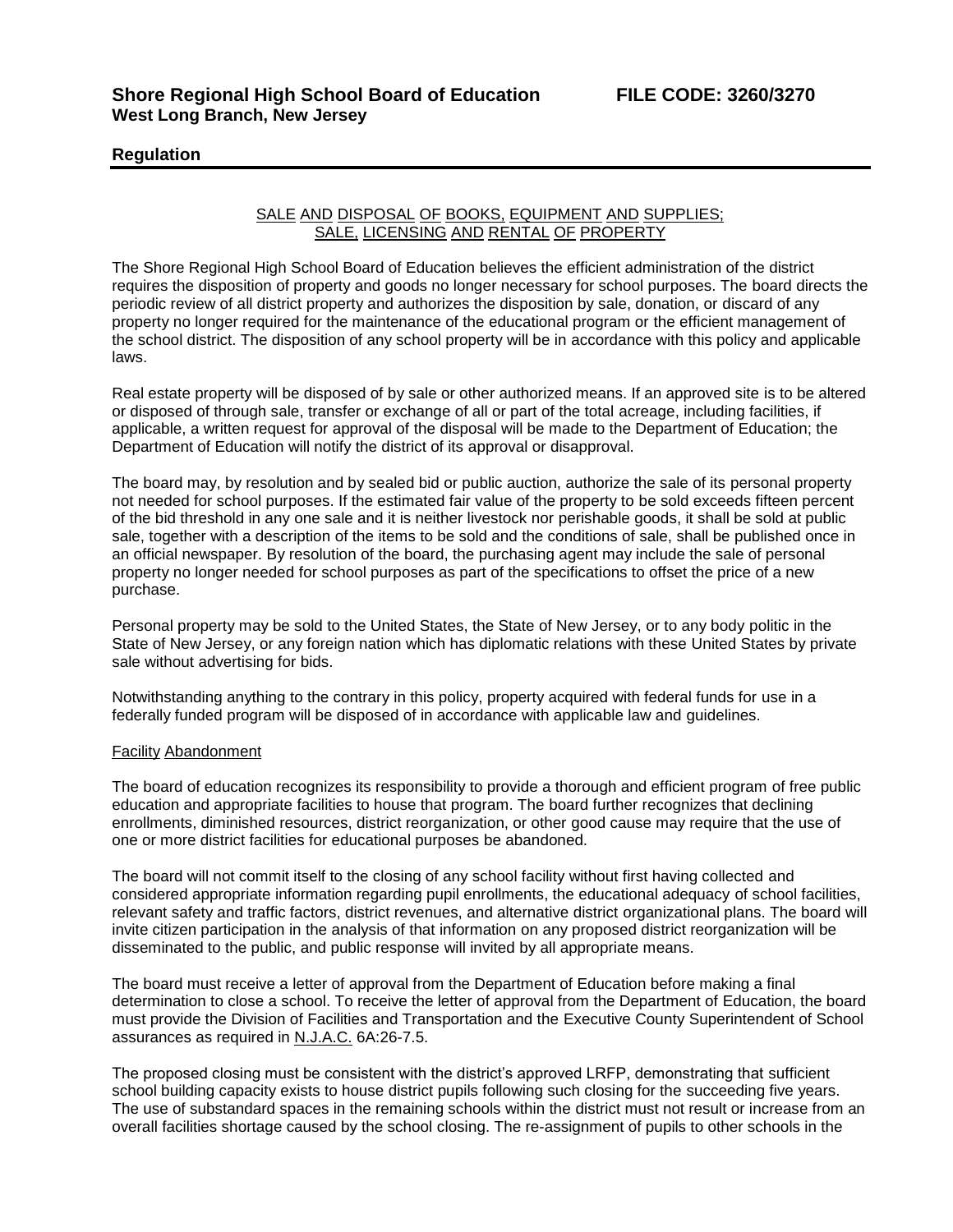district does not produce, sustain nor contribute to unlawful segregation, separation or isolation of pupil populations on the basis of race or national origin.

The following regulations are for:

- A. The disposition of district property;
- B. The review of the continued usefulness of all property in conjunction with the periodic inventory of property;
- C. The recommendation for board designation of property for sale, donation, or discard; and
- D. The disposition of property in a fair and open manner consistent with the public interest and applicable laws.

### Disposition of Instructional Property

A. Definition

"Instructional property" means textbooks as defined in board policy 6161.1 Guidelines for the Evaluation and Selection of Instructional Materials and resource materials as defined in board policy 6161.1 excluding textbooks and resource materials purchase with federal funds.

- B. Review
	- 1. The principal shall appoint committees comprised of teachers, administrators, and librarians, as appropriate to the grade level and subject matter to assess periodically the continuing usefulness of instructional property in the school or program;
	- 2. The committees will recommend for removal or replacement instructional property that:
		- a. Is so worn or damaged as to preclude effective use and economical repair or restoration;
		- b. Is so outdated as to no longer serve as worthy instructional tools;
		- c. Violates federal, state, or district affirmative action standards nor nondiscriminatory materials, pursuant to board policy 6121 Nondiscrimination/Affirmative Action; or
		- d. Although still useful, has been superseded by superior replacement materials.
	- 3. The principal will receive and review the committee's recommendations. A list of textbooks and materials approved for disposal will be sent to the superintendent;
	- 4. Approval by the board of education is required for disposing of instructional property. Any such recommendation requires that the reason for disposal accompany the recommendation. No material may be removed and disposed of solely because it presents ideas that may be unpopular or offensive to some.
- C. Disposal
	- 1. Instructional property approved for disposal will be sold, where possible, to help recoup district costs for purchase;
	- 2. Subsequent to attempted sale, instructional property approved for disposal will be offered at no cost to any educational institution public or private willing to accept the property and pay the costs of packing and delivery if applicable;
	- 3. Any property still remaining will be donated to any entity willing to accept the property and pay the costs of packing and delivery, if applicable, or will be offered for recycle.

# Disposition of Real Property

A. Disposition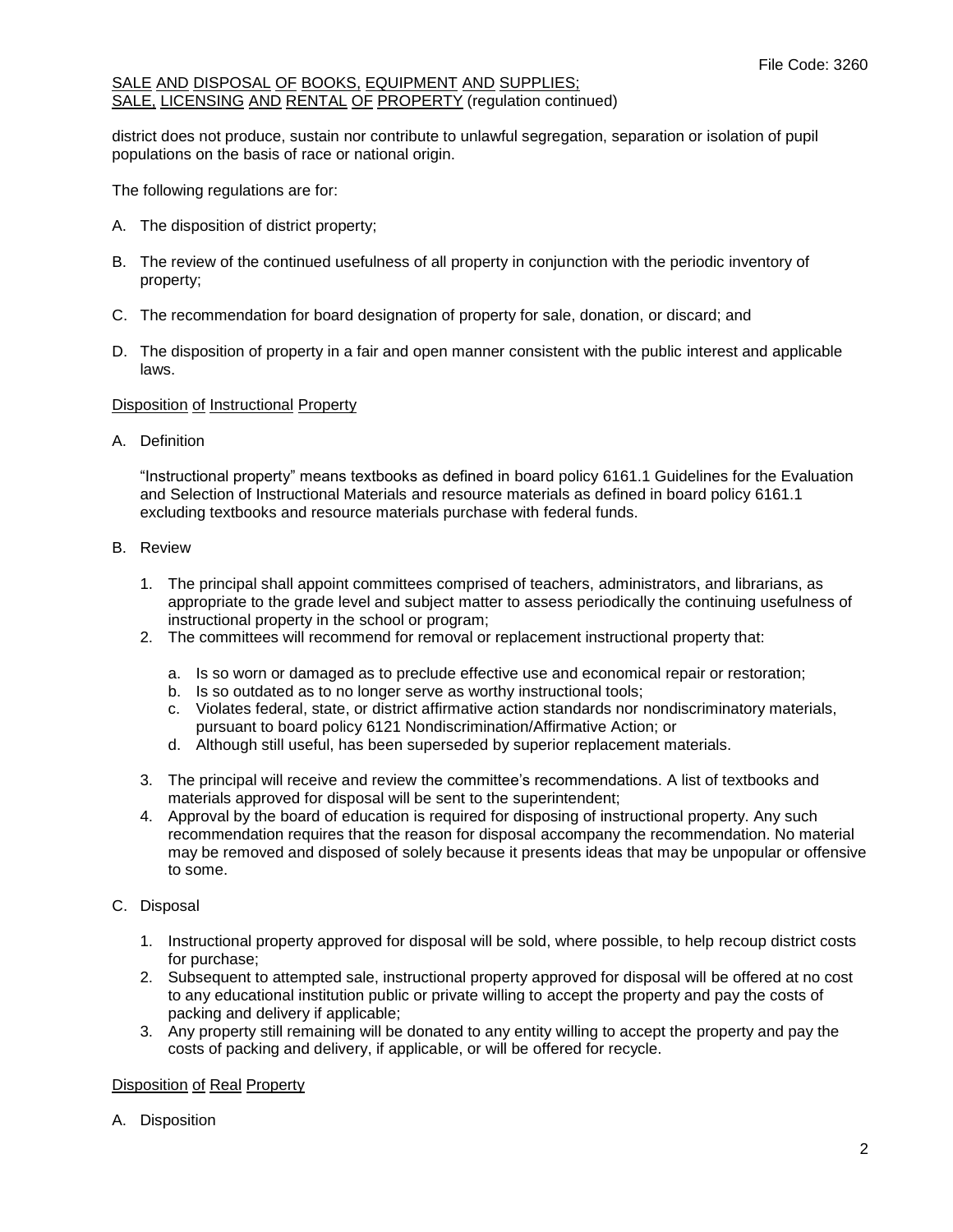"Real property" means land and the structures upon the land and all immovable equipment and fixtures attached to the land or its structures, excluding property purchased with federal funds.

# B. Review

The decision to dispose of the real property of the district that is no longer suitable or convenient for the use for which it was acquired or is no longer needed for school purpose will be made by the board of education in accordance with New Jersey Statute and board policy 7120 Public Participation.

- C. Department of Education Review and Approval
	- 1. If the board desires to have an approved site altered or disposed of through sale, transfer or exchange of all or part of the total acreage, including facilities, if applicable, a written request for approval of the disposal will be made to the Division of Facilities and Transportation, Department of Education;
	- 2. The district will send a copy of the request to the Executive County Superintendent of Schools who will make recommendations to the Division, The Executive County Superintendent will provide a copy of the recommendations to the board of education;
	- 3. The request will indicate whether the district intends to convey the site under an exception to the public requirements of applicable laws;
	- 4. The Division will determine whether the disposal is consistent with the district's approved Long-Range Facility Plan, or whether it has a negative impact on the educational adequacy of an individual site;
	- 5. The Department of Education will notify the district of its approval or disapproval.
- D. Disposal
	- 1. If the Department of Education approves the board's request, the board by the affirmative votes of a majority of its full number of members, may alter or dispose of through sale, transfer or exchange of all or part of the total acreage of an approved school site, including facilities if applicable;
	- 2. Any such real property will be sold at public sale, in accordance with applicable laws, unless it is sold at private sale without advertisement to the State of New Jersey or a political subdivision of the state or otherwise conveyed or transferred as provided by statute;
	- 3. The public sale will be advertised at least once a week for two weeks prior to the sale in the newspapers in which official announcements of this district are made;
	- 4. After advertisement, the property will be sold to the highest bidder, except that:
		- a. The board may by resolution fix a minimum price with or without reservation of the right upon the completion of the public sale, to accept or reject the highest bid which reservation shall be included in the advertisement and given as public notice at the time of the sale; or
		- b. The board may be resolution provide without fixing a minimum price that upon the completion of the public sale, the board may accept or reject the highest bid received;
		- c. If the board fails to accept or reject the highest bid by the second regular board meeting following the sale, the bid will be deemed to have been rejected.
	- 5. If no bid is received or if the bids that are received are rejected by the board in the public interest, the board may enter into negotiations with any interested party or parties for the sale or other disposal of the property, but shall offer a bidder a hearing upon the bidder's request before entering into such negotiations;
	- 6. The acceptance or rejection of a negotiated price shall be by the affirmative votes of majority of the full number of board members at a regularly scheduled meeting.

#### Disposition of Personal Property

A. Definitions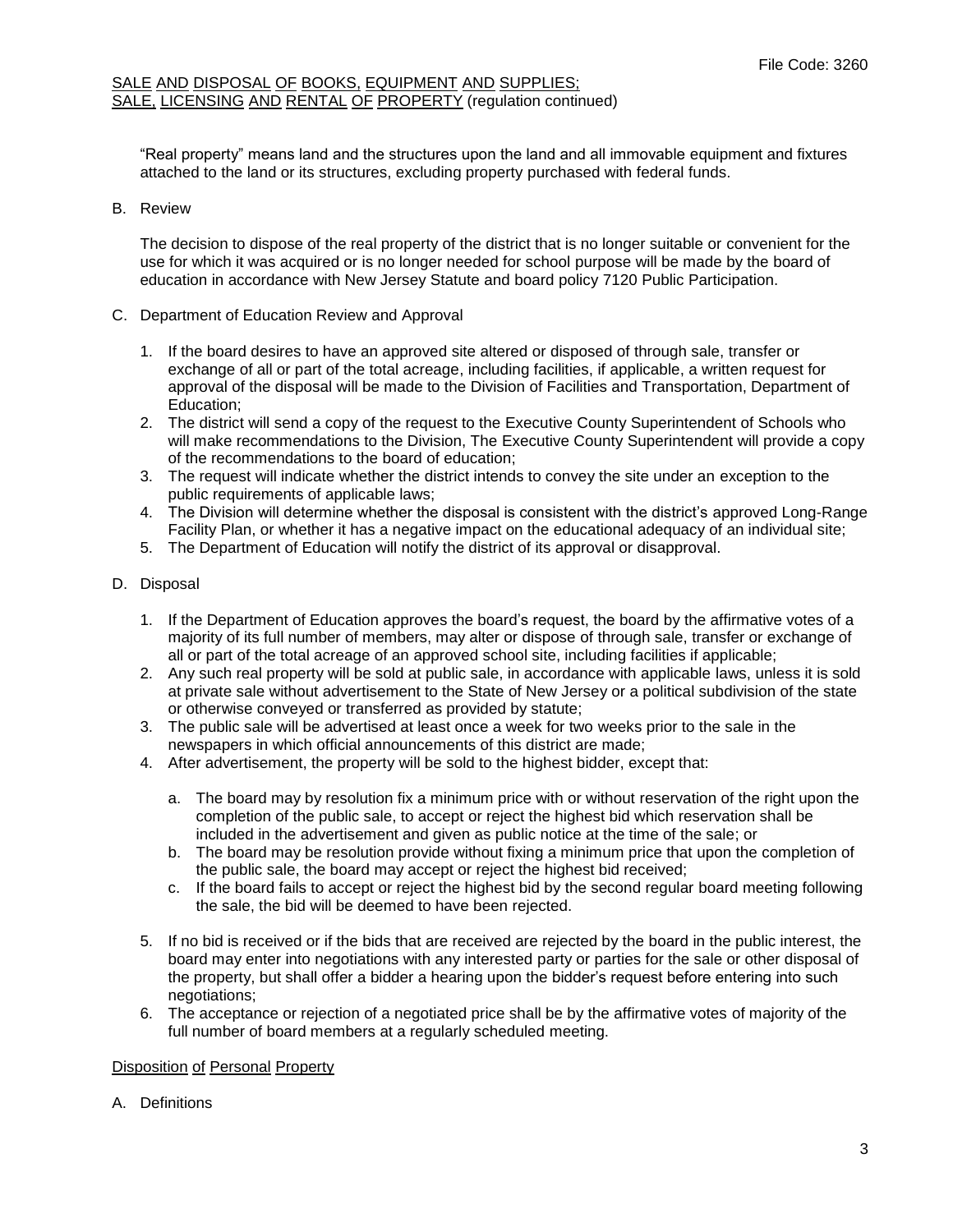- 1. "Personal property" means all property other than real property, as defined in this regulation, Instructional property, as defined above, and federal property, as defined below;
- 2. "Excess property" means personal property that is still usable but is no longer needed in a school building or instructional program or administrative office and is not required as a trade-in on a replacement purchase;
- 3. "Estimated fair value" means the market value of the property between a willing seller and a willing buyer less the cost to the board to continue storage or maintenance of any excess property.

# B. Review

- 1. The principal will compile a list of excess property in his/her building or program at the close of each school year;
- 2. The Business Administrator/board secretary or designee will receive lists prepared in accordance with the principal or department supervisor and will maintain a master, district-wide list of excess property;
- 3. The master list of excess property will be periodically distributed to all school facilities;
- 4. Any school or office may request transfer of excess property on the proper form, submitted to the business administrator/board secretary or designee;
- 5. Requests will be granted in the order in which they are received;
- 6. An item transferred to another school or office will be removed from the districtwide list of excess property.
- 7. An item of personal property that has remained on the district-wide master list of excess property for ninety working days or more will be considered to be unusable and will be disposed of in accordance with this policy and this regulation.
- C. Disposal at Public Sale

The board may, by resolution and by sealed bid or public auction, authorize the sale of its personal property not needed for school purposes.

- 1. If the estimated fair value of the property to be sold exceeds fifteen percent of the bid threshold in any one sale and it is neither livestock nor perishable goods, it shall be sold at public sale to the highest bidder;
- 2. Notice of the date, time and place of the public sale, together with a description of the items to be sold and the conditions of sale, shall be published once in the official newspaper. Such sale shall be held not less than seven or more than fourteen days after the publication of the notice thereof;
- 3. Personal property may be sold to the United States, the State of New Jersey, another board of education, any body politic, any foreign nation which has diplomatic relations with the United States, or any governmental unit in these United States by private sale without advertising for bids;
- 4. If no bids are received the property may then be sold at private sale without further publications or notice thereof, but in no event at less than the estimated fair value; or the board may if it so elects to reoffer the property at public sale. As used herein, "estimated fair value" means the market value of the property between a willing seller and a witting buyer less the cost to the board to continue storage or maintenance of any personal property not needed for school purposes to be sold pursuant to this section,
- 5. The board may reject all bids if it determines such rejection to be in the public interest,
	- a. In any case in which the board has rejected all bids, it may re-advertise such personal property for a subsequent public sale;
	- b. If it elects to reject all bids at a second public sale, pursuant to this section, it may then sell such personal property without further publication or notice thereof at private sale, provided that in no event shall the negotiated price at private sale be less that the highest price of any bid rejected at the preceding two public sales and provided further that in no event shall the terms or conditions of sale be changed or amended;
	- c. If the estimated fair value of the property to be sold does not exceed the applicable bid threshold established pursuant to the above in any one sale or is either livestock or perishable goods, it may be sold at private sale without advertising for bids;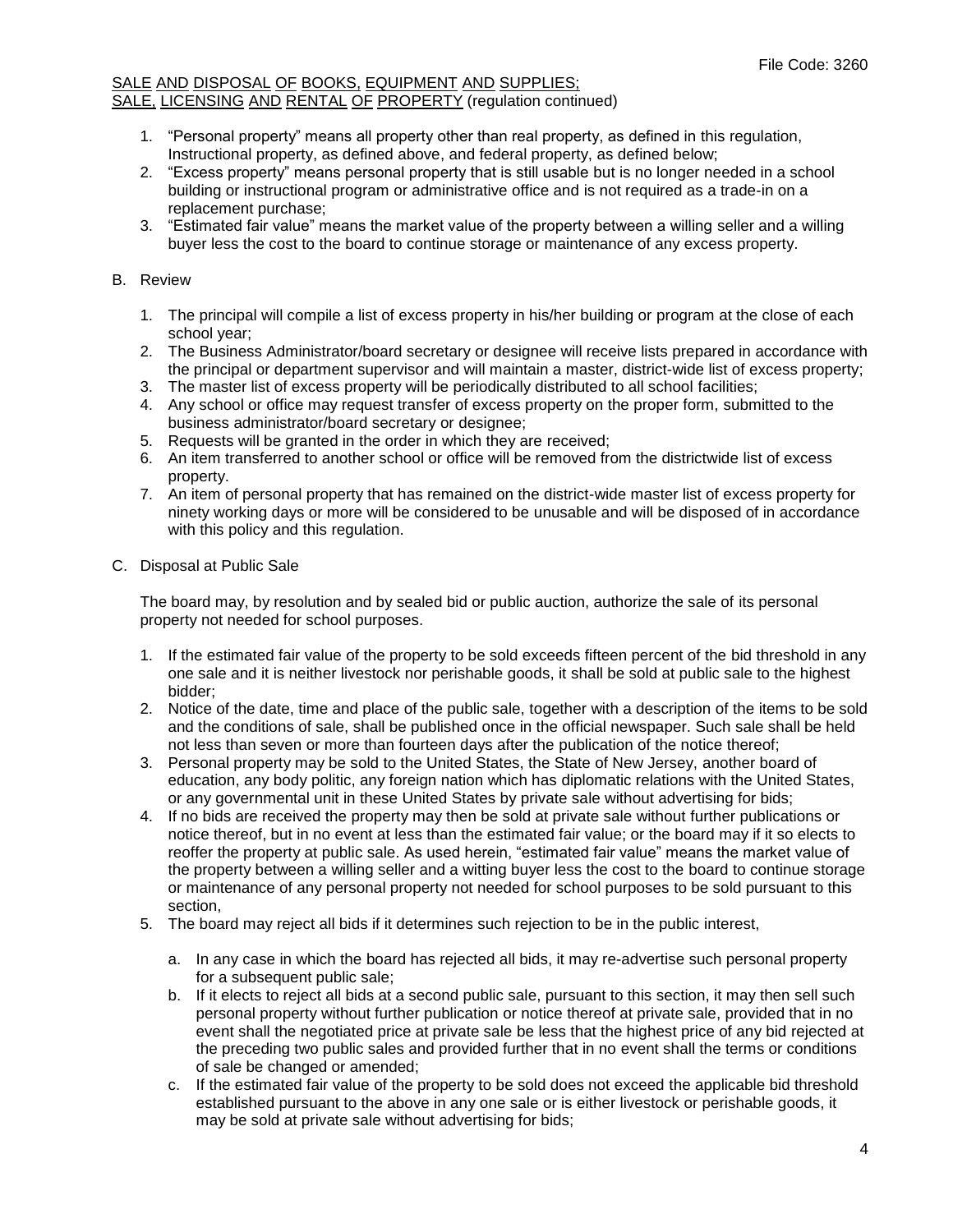6. Notwithstanding the provisions of this regulation, by resolution of the board, the purchasing agent may include the sale of personal property no longer needed for school purposes as part of specifications to offset the price of new purchase.

# Disposition of Federal Property

# A. Definitions

- 1. "federal property" means all property, real or personal or otherwise, purchased with federal grant funds, including instructional materials;
- 2. "Excess property" means personal property that is still usable but is no longer needed in a school building or instructional program or administrative office and is not required as a trade-in on a replacement purchase;
- 3. "Estimated fair value" means the market value of the property between a willing seller and a willing buyer less the cost to the board to continue storage or maintenance of any excess property.

# B. Review

- 1. The business administrator/board secretary will compile a list of excess federal property in the district at the close of each school year;
- 2. The list of excess federal property will be periodically distributed to all school facilities;
- 3. Any school may request the business administrator/board secretary to transfer excess federal property to a currently or previously funded federal project or arrange a shared-time use with other such projects. Requests will be granted in the order in which they are received;
- 4. Property transferred to another school or office will be removed from the districtwide list of excess property;
- 5. Property that has remained on the list of excess federal property for ninety working days or more will be considered to be unusable and will either be traded in or reported to the State Department of Education with a request for disposal.

# C. Trade-in

Federal property no longer usable may be traded in or sold and the proceeds are to be used to offset the cost of replacement equipment with the approval of the New Jersey Department of Education. The additional cost to acquire a replacement shall be charged directly to the federal program, if the program budget permits, and provided the board of education has approved the transaction by resolution.

# D. Disposal

- 1. Equipment no longer needed with a unit fair market value of \$5,000 or more may be retained for other uses provided compensation is made to the United States Department of Education. The amount of compensation shall be computed by applying the percentage of federal participation in the cost of the original project or program to the current fair market value of the equipment. Payments shall be made to Treasurer, State of New Jersey-New Jersey Department of Education;
- 2. The business administrator/board secretary will request disposition instructions from the secretary of the United States of Department of Education for equipment no longer wanted by the school district. if so instructed or if the disposition instructions are not issued in one hundred twenty calendar days after the request is received by the secretary, the equipment will be sold in accordance the procedures below;
- 3. Equipment no longer needed and/or wanted with a unit fair market value of less than \$5,000 and more than fifteen percent of the bid threshold, shall be disposed of with no further obligation of the school district and as follows:
	- a. Notice of the date, time, and place of public sale, together with a description of the items to be sold and the conditions of sale, shall be published once in a legal newspaper;